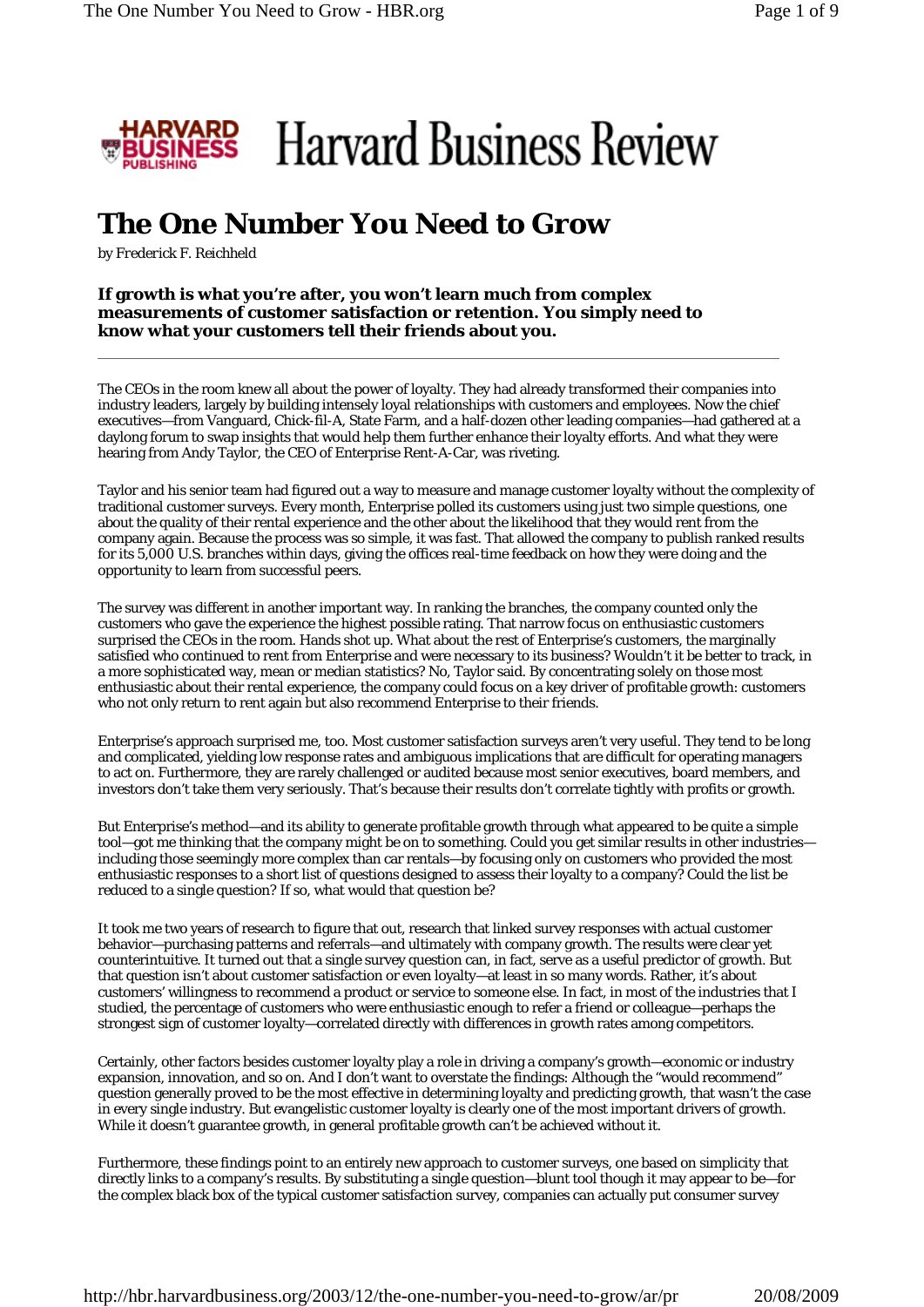results to use and focus employees on the task of stimulating growth.

### **Loyalty and Growth**

Before I describe my research and the results from a number of industries, let's briefly look at the concept of loyalty and some of the mistakes companies make when trying to measure it. First, a definition. Loyalty is the willingness of someone—a customer, an employee, a friend—to make an investment or personal sacrifice in order to strengthen a relationship. For a customer, that can mean sticking with a supplier who treats him well and gives him good value in the long term even if the supplier does not offer the best price in a particular transaction.

Consequently, customer loyalty is about much more than repeat purchases. Indeed, even someone who buys again and again from the same company may not necessarily be loyal to that company but instead may be trapped by inertia, indifference, or exit barriers erected by the company or circumstance. (Someone may regularly take the same airline to a city only because it offers the most flights there.) Conversely, a loyal customer may not make frequent repeat purchases because of a reduced need for a product or service. (Someone may buy a new car less often as he gets older and drives less.)

True loyalty clearly affects profitability. While regular customers aren't always profitable, their choice to stick with a product or service typically reduces a company's customer acquisition costs. Loyalty also drives top-line growth. Obviously, no company can grow if its customer bucket is leaky, and loyalty helps eliminate this outflow. Indeed, loyal customers can raise the water level in the bucket: Customers who are truly loyal tend to buy more over time, as their incomes grow or they devote a larger share of their wallets to a company they feel good about.

And loyal customers talk up a company to their friends, family, and colleagues. In fact, such a recommendation is one of the best indicators of loyalty because of the customer's sacrifice, if you will, in making the recommendation. When customers act as references, they do more than indicate that they've received good economic value from a company; they put their own reputations on the line. And they will risk their reputations only if they feel intense loyalty. (Note that here, too, loyalty may have little to do with repeat purchases. As someone's income increases, she may move up the automotive ladder from the Hondas she has bought for years. But if she is loyal to the company, she will enthusiastically recommend a Honda to, say, a nephew who is buying his first car.)

The tendency of loyal customers to bring in new customers—at no charge to the company—is particularly beneficial as a company grows, especially if it operates in a mature industry. In such a case, the tremendous marketing costs of acquiring each new customer through advertising and other promotions make it hard to grow profitably. In fact, the only path to profitable growth may lie in a company's ability to get its loyal customers to become, in effect, its marketing department.

### **The Wrong Yardsticks**

Because loyalty is so important to profitable growth, measuring and managing it make good sense. Unfortunately, existing approaches haven't proved very effective. Not only does their complexity make them practically useless to line managers, but they also often yield flawed results.

The best companies have tended to focus on customer retention rates, but that measurement is merely the best of a mediocre lot. Retention rates provide, in many industries, a valuable link to profitability, but their relationship to growth is tenuous. That's because they basically track customer defections—the degree to which a bucket is emptying rather filling up. Furthermore, as I have noted, retention rates are a poor indication of customer loyalty in situations where customers are held hostage by high switching costs or other barriers, or where customers naturally outgrow a product because of their aging, increased income, or other factors. You'd want a stronger connection between retention and growth before you went ahead and invested significant money based only on data about retention.

An even less reliable means of gauging loyalty is through conventional customer-satisfaction measures. Our research indicates that satisfaction lacks a consistently demonstrable connection to actual customer behavior and growth. This finding is borne out by the short shrift that investors give to such reports as the American Consumer Satisfaction Index. The ACSI, published quarterly in the *Wall Street Journal*, reflects the customer satisfaction ratings of some 200 U.S. companies. In general, it is difficult to discern a strong correlation between high customer satisfaction scores and outstanding sales growth. Indeed, in some cases, there is an inverse relationship; at Kmart, for example, a significant increase in the company's ACSI rating was accompanied by a sharp decrease in sales as it slid into bankruptcy.

Even the most sophisticated satisfaction measurement systems have serious flaws. I saw this firsthand at one of the Big Three car manufacturers. The marketing executive at the company wanted to understand why, after the firm had spent millions of dollars on customer satisfaction surveys, satisfaction ratings for individual dealers did not relate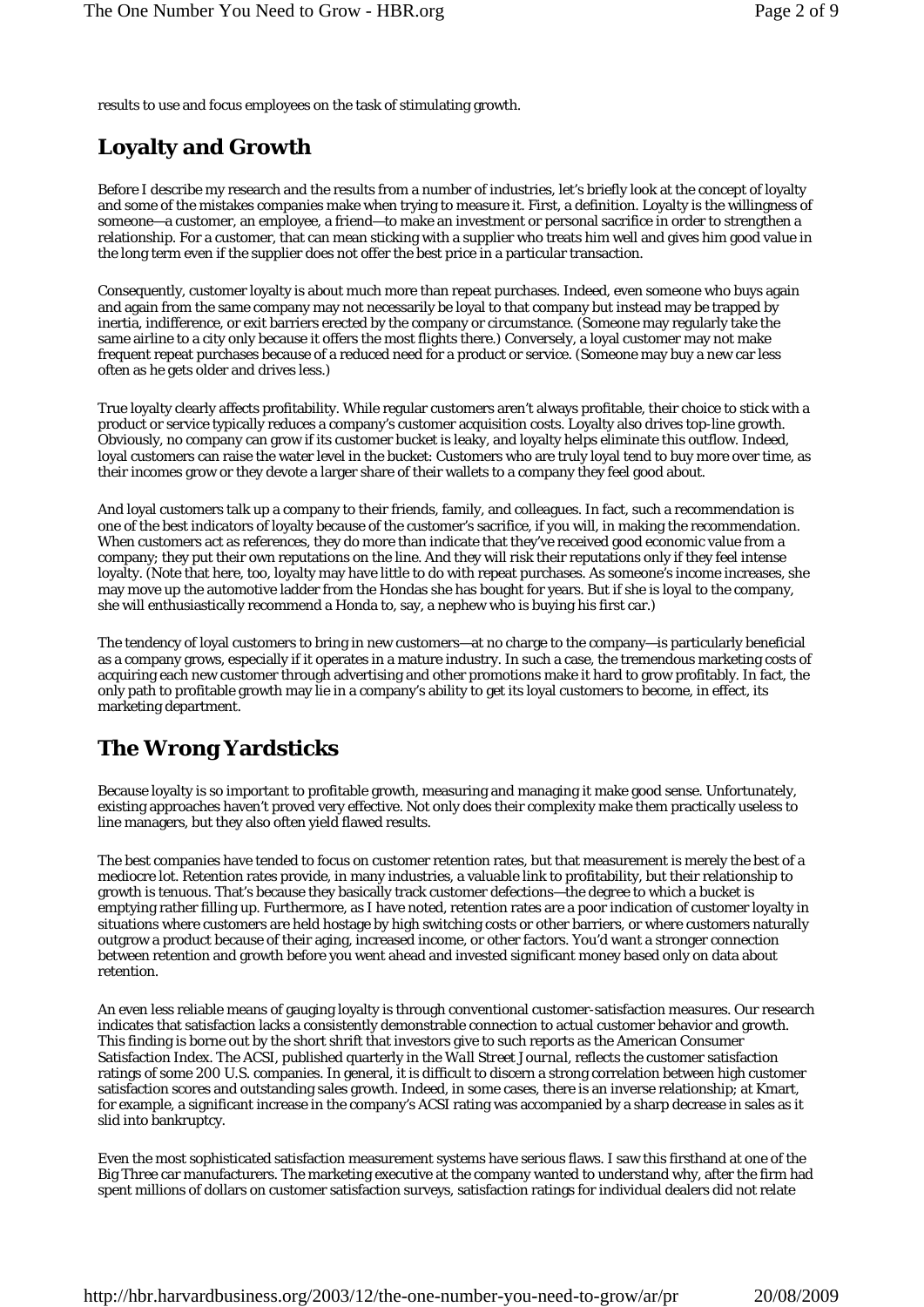very closely to dealer profits or growth. When I interviewed dealers, they agreed that customer satisfaction seemed like a reasonable goal. But they also pointed out that other factors were far more important to their profits and growth, such as keeping pressure on salespeople to close a high percentage of leads, filling showrooms with prospects through aggressive advertising, and charging customers the highest possible price for a car.

In most cases, dealers told me, the satisfaction survey is a charade that they play along with to remain in the good graces of the manufacturer and to ensure generous allocations of the hottest-selling models. The pressure they put on salespeople to boost scores often results in postsale pleading with customers to provide top ratings—even if they must offer something like free floor mats or oil changes in return. Dealers are usually complicit with salespeople in this process, a circumstance that further degrades the integrity of these scores. Indeed, some savvy customers negotiate a low price—and then offer to sell the dealer a set of top satisfaction survey ratings for another \$500 off the price.

Figuring out a way to accurately measure customer loyalty and satisfaction is extremely important. Companies won't realize the fruits of loyalty until usable measurement systems enable firms to measure their performance against clear loyalty goals—just as they now do in the case of profitability and quality goals. For a while, it seemed as though information technology would provide a means to accurately measure loyalty. Sophisticated customer-relationshipmanagement systems promised to help firms track customer behavior in real time. But the successes thus far have been limited to select industries, such as credit cards or grocery stores, where purchases are so frequent that changes in customer loyalty can be quickly spotted and acted on.

#### **Getting the Facts**

So what would be a useful metric for gauging customer loyalty? To find out, I needed to do something rarely undertaken with customer surveys: Match survey responses from individual customers to their actual behavior repeat purchases and referral patterns—over time. I sought the assistance of Satmetrix, a company that develops software to gather and analyze real-time customer feedback—and on whose board of directors I serve. Teams from Bain also helped with the project.

We started with the roughly 20 questions on the Loyalty Acid Test, a survey that I designed four years ago with Bain colleagues, which does a pretty good job of establishing the state of relations between a company and its customers. (The complete test can be found at http://www. loyaltyrules.com/loyaltyrules/acid\_test\_customer.html.) We administered the test to thousands of customers recruited from public lists in six industries: financial services, cable and telephony, personal computers, e-commerce, auto insurance, and Internet service providers.

We then obtained a purchase history for each person surveyed and asked those people to name specific instances in which they had referred someone else to the company in question. When this information wasn't immediately available, we waited six to 12 months and gathered information on subsequent purchases and referrals from those individuals. With information from more than 4,000 customers, we were able to build 14 case studies—that is, cases in which we had sufficient sample sizes to measure the link between survey responses of individual customers of a company and those individuals' actual referral and purchase behavior.

The data allowed us to determine which survey questions had the strongest statistical correlation with repeat purchases or referrals. We hoped that we would find at least one question for each industry that effectively predicted such behaviors, which can drive growth. We found something more: One question was best for *most* industries. "How likely is it that you would recommend [company X] to a friend or colleague?" ranked first or second in 11 of the 14 cases studies. And in two of the three other cases, "would recommend" ranked so close behind the top two predictors that the surveys would be nearly as accurate by relying on results of this single question. (For a ranking of the best-scoring questions, see the sidebar "Ask the Right Question.")

Ask the Right Question (Located at the end of this article)

These findings surprised me. My personal bet for the top question (probably reflecting the focus of my research on employee loyalty in recent years) would have been "How strongly do you agree that [company X] deserves your loyalty?" Clearly, though, the abstract concept of loyalty was less compelling to customers than what may be the ultimate act of loyalty, a recommendation to a friend. I also expected that "How strongly do you agree that [company X] sets the standard for excellence in its industry?"—with its implications of offering customers both economic benefit and fair treatment—would prove more predictive than it did. One result did not startle me at all. The question "How satisfied are you with [company X's] overall performance?" while relevant in certain industries, would prove to be a relatively weak predictor of growth.

So my colleagues and I had the right question—"How likely is it that you would recommend [company X] to a friend or colleague?"—and now we needed to develop a scale to score the responses. This may seem somewhat trivial, but, as statisticians know, it's not. Making customer loyalty a strategic goal that managers can work toward requires a scale as simple and unambiguous as the question itself. The right one will effectively divide customers into practical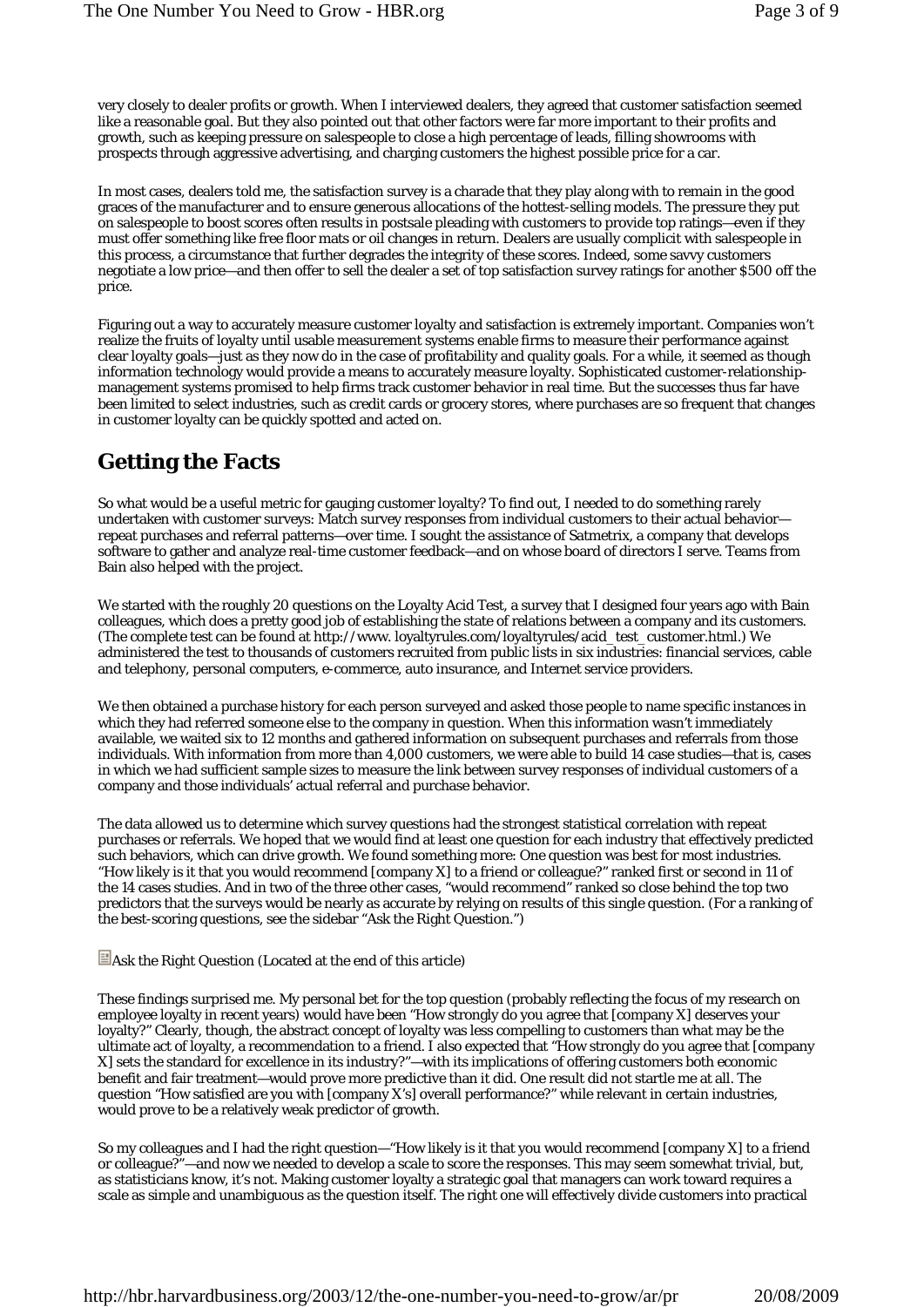groups deserving different attention and organizational responses. It must be intuitive to customers when they assign grades and to employees and partners responsible for interpreting the results and taking action. Ideally, the scale would be so easy to understand that even outsiders, such as investors, regulators, and journalists, would grasp the basic messages without needing a handbook and a statistical abstract.

For these reasons, we settled on a scale where ten means "extremely likely" to recommend, five means neutral, and zero means "not at all likely." When we examined customer referral and repurchase behaviors along this scale, we found three logical clusters. "Promoters," the customers with the highest rates of repurchase and referral, gave ratings of nine or ten to the question. The "passively satisfied" logged a seven or an eight, and "detractors" scored from zero to six.

By limiting the promoter designation to only the most enthusiastic customers, we avoided the "grade inflation" that often infects traditional customer-satisfaction assessments, in which someone a molecule north of neutral is considered "satisfied." (This was the danger that Enterprise Rent-A-Car avoided when it decided to focus on its most enthusiastic customers.) And not only did clustering customers into three categories—promoters, the passively satisfied, and detractors—turn out to provide the simplest, most intuitive, and best predictor of customer behavior; it also made sense to frontline managers, who could relate to the goal of increasing the number of promoters and reducing the number of detractors more readily than increasing the mean of their satisfaction index by one standard deviation.

#### **The Growth Connection**

All of our analysis to this point had focused on customer survey responses and how well those linked to customers' referral and repurchase behavior at 14 companies in six industries. But the real test would be how well this approach explained relative growth rates for all competitors in an industry—and across a broader range of industry sectors.

In the first quarter of 2001, Satmetrix began tracking the "would recommend" scores of a new universe of customers, many thousands of them from more than 400 companies in more than a dozen industries. In each subsequent quarter, they then gathered 10,000 to 15,000 responses to a very brief e-mail survey that asked respondents (drawn again from public sources, not Satmetrix's internal client customer lists) to rate one or two companies with which they were familiar. Where we could obtain comparable and reliable revenue-growth data for a range of competitors, and where there were sufficient consumer responses, we plotted each firm's net promoters the percentage of promoters minus the percentage of detractors—against the company's revenue growth rate.

The results were striking. In airlines, for example, a strong correlation existed between net-promoter figures and a company's average growth rate over the three-year period from 1999 to 2002. Remarkably, this one simple statistic seemed to explain the relative growth rates across the entire industry; that is, no airline has found a way to increase growth without improving its ratio of promoters to detractors. That result was reflected, to a greater or lesser degree, in most of the industries we examined—including rental cars, where Enterprise enjoys both the highest rate of growth and the highest net-promoter percentage among its competitors. (See the exhibit "Growth by Word of Mouth.")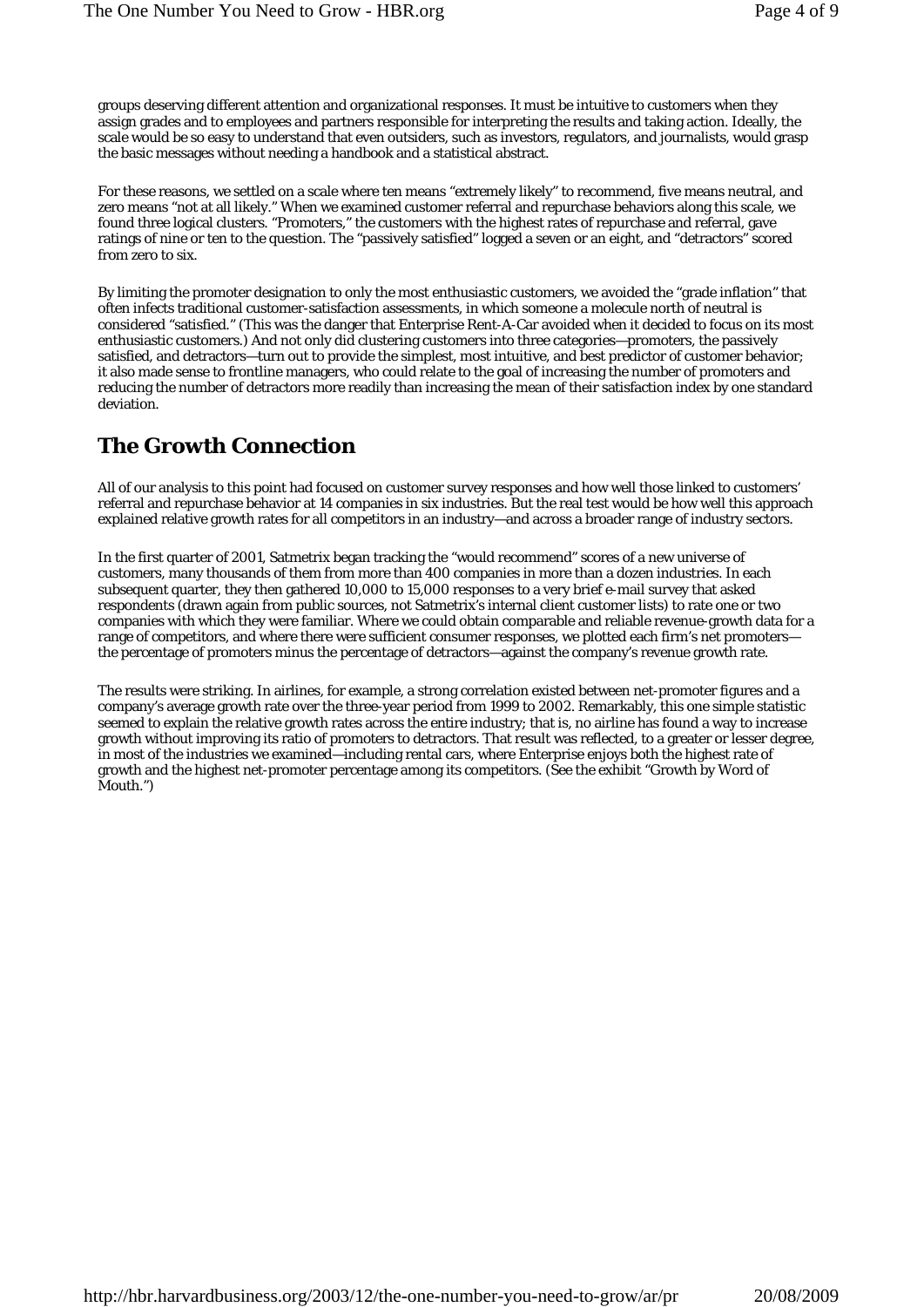## Growth by Word of Mouth

RESEARCH SHOWS THAT, in most industries, there is a strong correlation between a company's growth rate and the percentage of its customers who are "promoters"-that is, those who say they are extremely likely to recommend the company to a friend or colleague. (The net-promoter figure is calculated by subtracting the percentage of customers who say they are unlikely to make a recommendation from the percentage who say they are extremely likely to do so.) It's worth noting that the size of companies has no relationship to their net-promoter status.





The "would recommend" question wasn't the best predictor of growth in every case. In a few situations, it was simply irrelevant. In database software or computer systems, for instance, senior executives select vendors, and top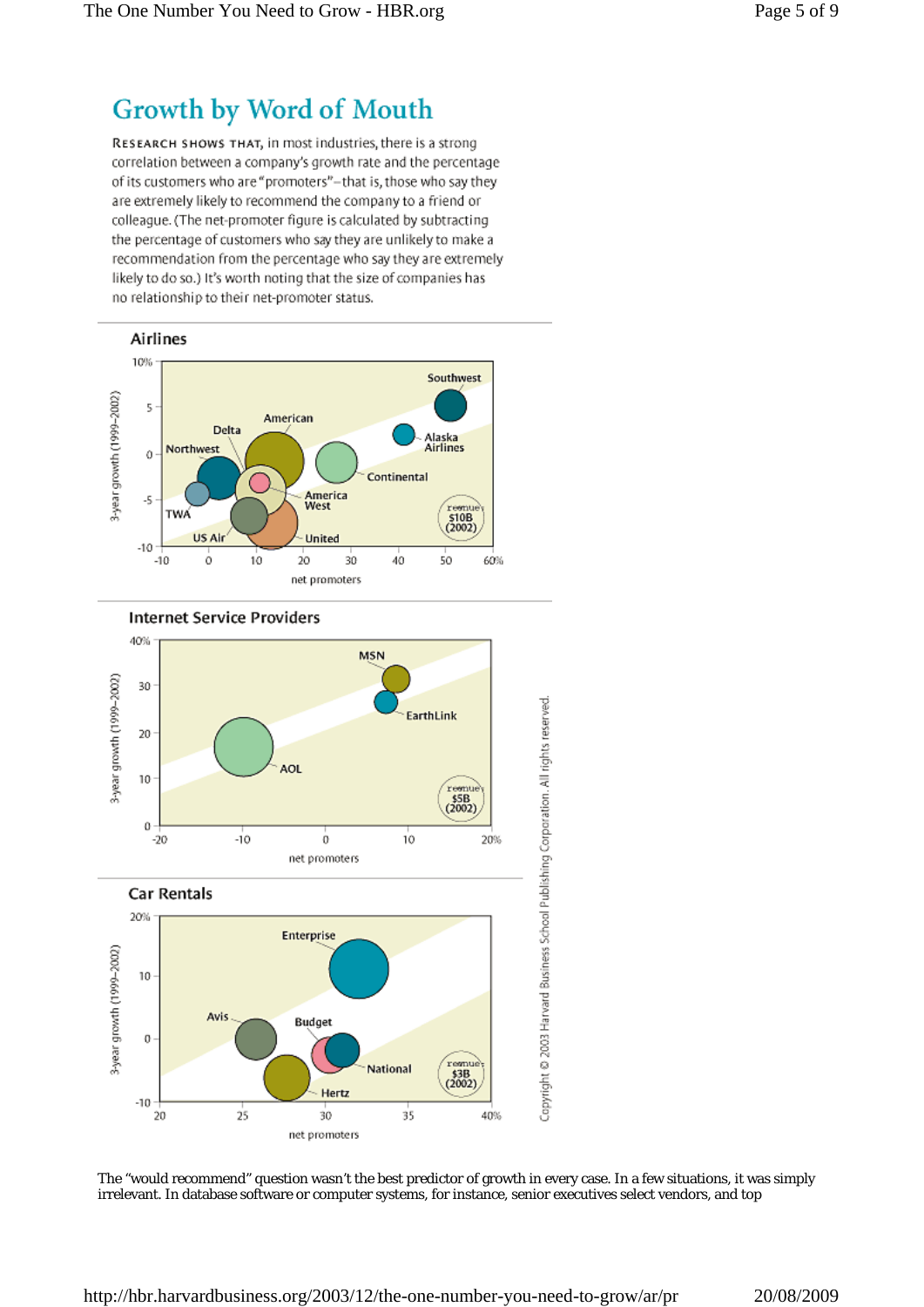managers typically didn't appear on the public e-mail lists we used to sample customers. Asking users of the system whether they would recommend the system to a friend or colleague seemed a little abstract, as they had no choice in the matter. In these cases, we found that the "sets the standard of excellence" or "deserves your loyalty" questions were more predictive.

Not surprisingly, "would recommend" also didn't predict relative growth in industries dominated by monopolies and near monopolies, where consumers have little choice. For example, in the local telephone and cable TV businesses, population growth and economic expansion in the region determine growth rates, not how well customers are treated by their suppliers. And in certain cases, we found small niche companies that were growing faster than their net-promoter percentages would imply. But for most companies in most industries, getting customers enthusiastic enough to recommend a company appears to be crucial to growth. (To calculate your own net-promoter number, see the sidebar "A Net-Promoter Primer.")

A Net-Promoter Primer (Located at the end of this article)

#### **The Dangers of Detractors**

The battle for growth among Internet service providers AOL, MSN, and EarthLink brings to life our findings. For years, market leader AOL aggressively focused on new customer acquisition. Through those efforts, AOL more than offset a substantial number of defections. But the company paid much less attention to converting these new customers into intensely loyal promoters. Customer service lapsed, to the point where customers couldn't even find a phone number to contact company representatives to answer questions or resolve problems.

Today, AOL is struggling to grow. Even though AOL's customer count surged to an eventual peak of 35 million, its deteriorating mix of promoters and detractors eventually choked off expansion. The fire hose of new customer flow—filled with people attracted to free trial promotions—couldn't keep up with the leaks in AOL's customer bucket. Defection rates exceeded 200,000 customers per month in 2003. Marketing costs were ratcheted up to stem the tide, and those expenditures, along with the collapse of online advertising, contributed to declines in cash flow of almost 40% between 2001 and 2003.

By 2002, our research found, 42% of the company's customers were detractors, while only 32% were promoters, giving the company a net-promoter percentage of -10%. The current management team is working on the problem, but it's a challenging one because disappointed customers are undoubtedly spreading their opinions about AOL to family, friends, colleagues, and acquaintances.

AOL's dial-up competitors have done a better job in building promoters, and it shows in their relative rates of growth. MSN invested \$500 million in R&D to upgrade its service with functional improvements such as improved parental controls and spam filters. By 2003, MSN's promoter population reached 41% of its customer base, compared with a detractor population of 32%, giving the company a net-promoter percentage of 9%. EarthLink managed to nearly match MSN's net-promoter score over this period by continuing to invest in the reliability of its dial-up connections (minimizing the irritation of busy signals and dropped connections) and by making phone support readily available.

AOL's experience vividly illustrates the folly of seeking growth through shortcuts such as massive price cuts or other incentives rather than through building true loyalty. It also illustrates the detrimental effect that detractors' word-ofmouth communications can have on a business—the flip side of customers' recommendations to their friends. Countering a damaged reputation requires a company to create tremendously appealing incentives that will persuade skeptical customers to give a product or service a try, and the incentives drive up already significant customer acquisition costs.

Furthermore, detractors—and even customers who are only passively satisfied but not enthusiastically loyal typically take a toll on employees and increase service costs. Finally, every detractor represents a missed opportunity to add a promoter to the customer population, one more unpaid salesperson to market your product or service and generate growth.

### **Keep It Simple**

One of the main takeaways from our research is that companies can keep customer surveys simple. The most basic surveys—employing the right questions—can allow companies to report timely data that are easy to act on. Too many of today's satisfaction survey processes yield complex information that's months out of date by the time it reaches frontline managers. Good luck to the branch manager who tries to help an employee interpret a score resulting from a complex weighting algorithm based on feedback from anonymous customers, many of whom were surveyed before the employee had his current job.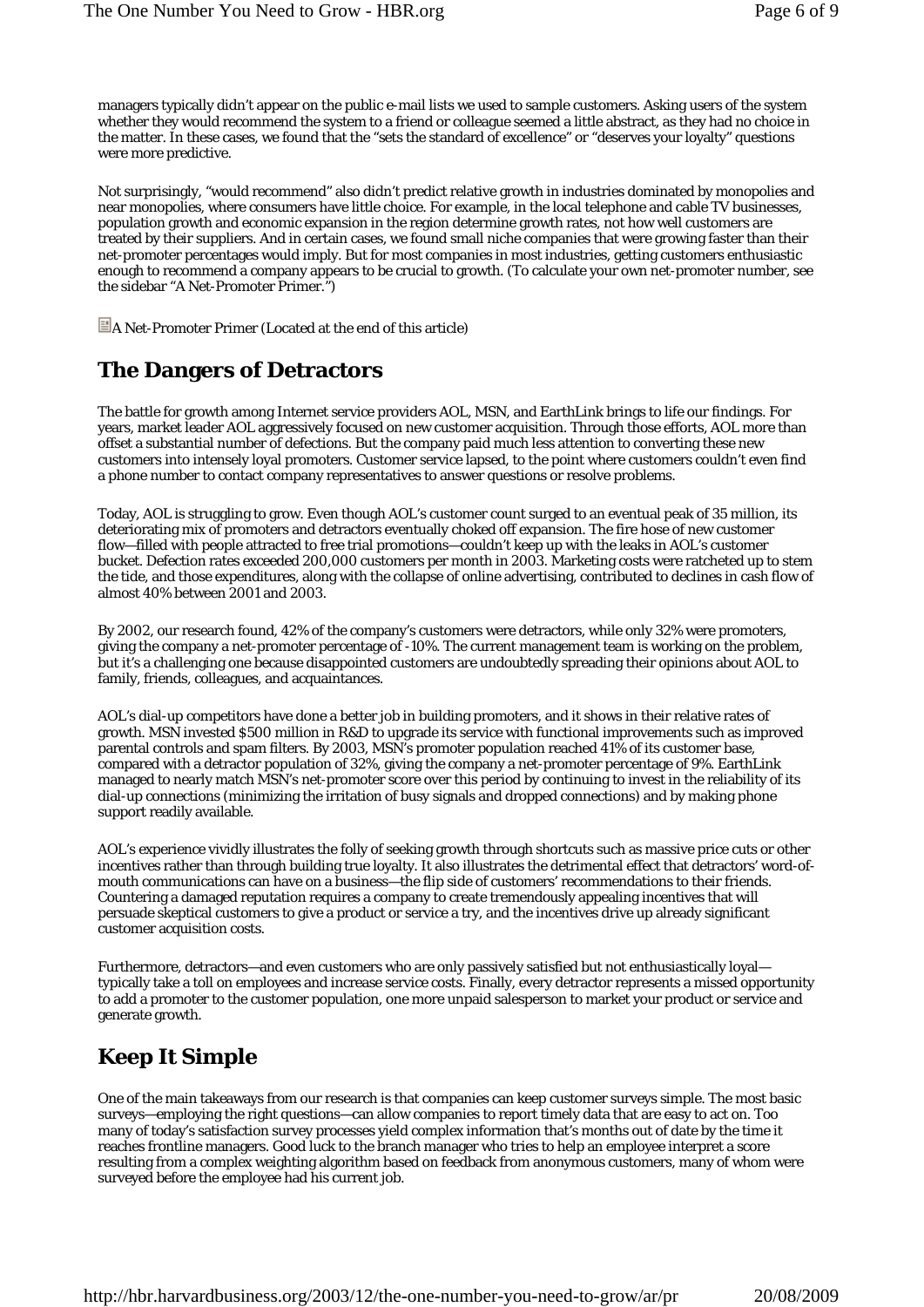Contrast that scenario with one in which a manager presents employees with numbers from the previous week (or day) showing the percentages (and names) of a branch office's customers who are promoters, passively satisfied, and detractors—and then issues the managerial charge, "We need more promoters and fewer detractors in order to grow." The goal is clear-cut, actionable, and motivating.

In short, a customer feedback program should be viewed not as "market research" but as an operating management tool. Again, consider Enterprise Rent-A-Car. The first step in the development of Enterprise's current system was to devise a way to track loyalty by measuring service quality from the customer's perspective. The initial effort yielded a long, unwieldy research questionnaire, one that included the pet questions of everyone involved in drafting the survey. It only captured average service quality on a regional basis—interesting, but useless, since managers needed to see scores for each individual branch to establish clear accountability. Over time, the sample was expanded to provide this information. And the number of questions on the survey was sharply reduced; this simplified the collating of answers and allowed the company to post monthly branch-level results almost as soon as they were collected.

The company then began examining the relationships between customer responses and actual purchases and referrals. This is when Enterprise learned the value of enthusiasts. Customers who gave the highest rating to their rental experience were three times more likely to rent again than those who gave Enterprise the second-highest grade. When a customer reported a neutral or negative experience, marking him a potential detractor, the interviewer requested permission to immediately forward this information to the branch manager, who was trained how to apologize, identify the root cause of the problem, and resolve it.

The measurement system cost more than \$4 million per year, but the company made such significant progress in building customer loyalty that the company's management considers it one of the company's best investments. And the new system had definitely started to get employees' attention. In fact, a few branch managers (perhaps taking a cue from car dealers) attempted to manipulate the system to their benefit. Enterprise responded with a process for spotting—for example, by ensuring that the phone numbers of dissatisfied respondents hadn't been changed, making it difficult to follow up—and punishing "gamers."

Despite the system's success, CEO Andy Taylor felt something was missing. Branch scores were not improving quickly enough, and a big gap continued to separate the worst- and best-performing regions. Taylor's assessment: "We needed a greater sense of urgency." So the management team decided that field managers would not be eligible for promotion unless their branch or group of branches matched or exceeded the company's average scores. That's a pretty radical idea when you think about it: giving customers, in effect, veto power over managerial pay raises and promotions.

The rigorous implementation of this simple customer feedback system had a clear impact on business. As the survey scores rose, so did Enterprise's growth relative to its competition. Taylor cites the linking of customer feedback to employee rewards as one of the most important reasons that Enterprise has continued to grow, even as the business became bigger and, arguably, more mature. (For more on Enterprise's customer survey program, see "Driving Customer Satisfaction," HBR July 2002.)

#### **Converting Customers into Promoters**

If collecting and applying customer feedback is this simple, why don't companies already do it this way? I don't want to be too cynical, but perhaps the research firms that administer current customer surveys know there is very little profit margin for them in something as bare-bones as this. Complex loyalty indexes, based on a dozen or more proprietary questions and weighted with a black-box scaling function, simply generate more business for survey firms.

The market research firms have an even deeper fear. With the advent of e-mail and analytical software, leading-edge companies can now bypass the research firms entirely, cutting costs and improving the quality and timeliness of feedback. These new tools enable companies to gather customer feedback and report results in real time, funneling it directly to frontline employees and managers. This can also threaten in-house market research departments, which typically have built their power base through controlling and interpreting customer survey data. Marketing departments understandably focus surveys on the areas they can control, such as brand image, pricing, and product features. But a customer's willingness to recommend to a friend results from how well the customer is treated by frontline employees, which in turn is determined by all the functional areas that contribute to a customer's experience.

For a measure to be practical, operational, and reliable—that is, for it to determine the percentage of net promoters among customers and allow managers to act on it—the process and the results need to be owned and accepted by all of the business functions. And all the people in the organization must know which customers they are responsible for. Overseeing such a process is a more appropriate task for the CFO, or for the general manager of the business unit, than for the marketing department. Indeed, it is too important (and politically charged) to delegate to any one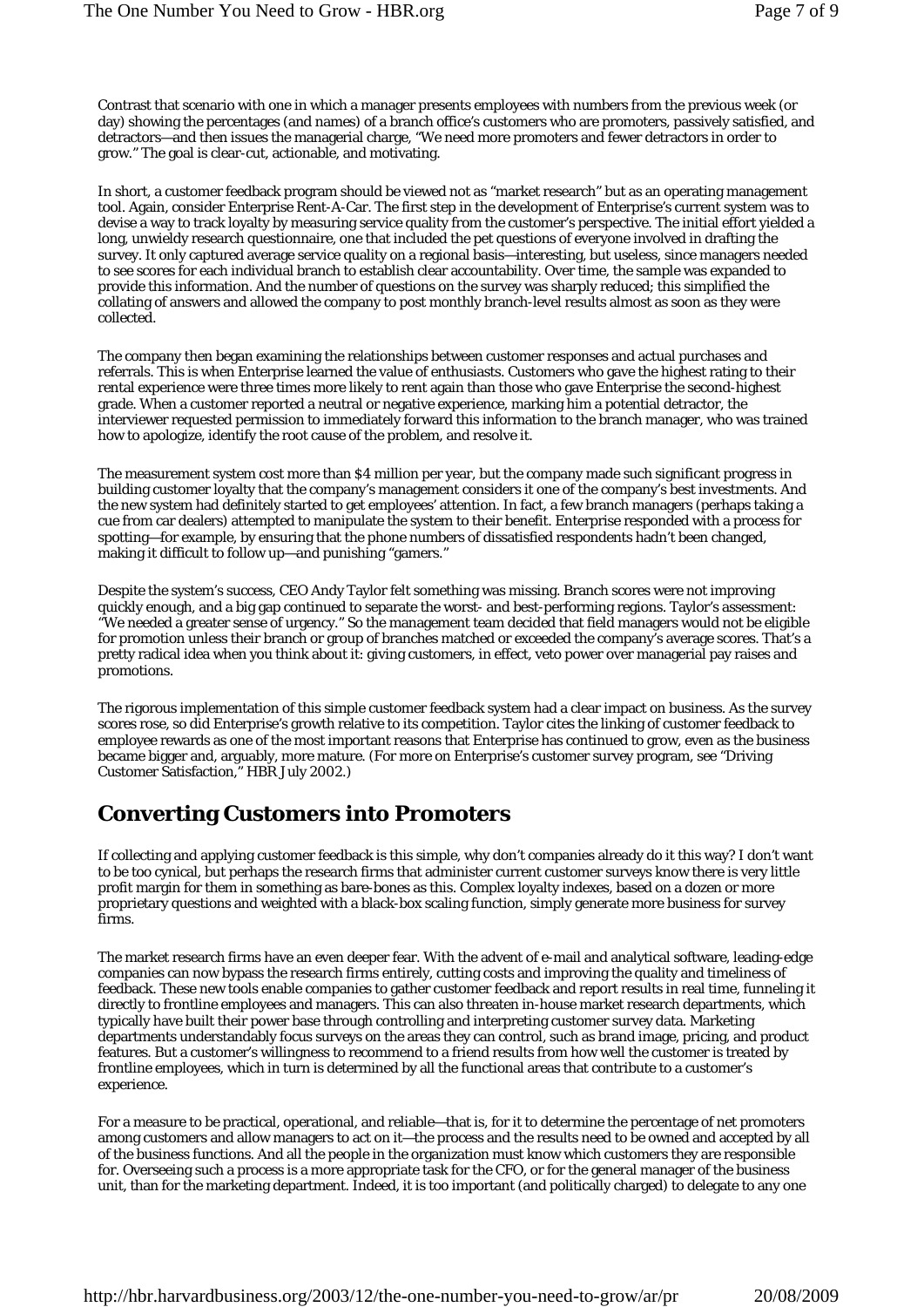function.

The path to sustainable, profitable growth begins with creating more promoters and fewer detractors and making your net-promoter number transparent throughout your organization. This number is the one number you need to grow. It's that simple and that profound.

# **Ask the Right Question**

As part of our research into customer loyalty and growth, my colleagues and I looked for a correlation between survey responses and actual behavior—repeat purchases, or recommendations to friends and peers—that would ultimately lead to profitable growth. Based on information from 4,000 consumers, we ranked a variety of survey questions according to their ability to predict this desirable behavior. (Interestingly, creating a weighted index based on the responses to multiple questions and taking into account the relative effectiveness of those questions provided insignificant predictive advantage.)

#### **The top-ranking question was far and away the most effective across industries:**

• How likely is it that you would recommend [company X] to a friend or colleague?

#### **Two questions were effective predictors in certain industries:**

- How strongly do you agree that [company X] deserves your loyalty?
- How likely is it that you will continue to purchase products/services from [company X]?

#### **Other questions, while useful in a particular industry, had little general applicability:**

- How strongly do you agree that [company X] sets the standard for excellence in its industry?
- How strongly do you agree that [company X] makes it easy for you to do business with it?
- If you were selecting a similar provider for the first time, how likely is it that you would you choose [company X]?
- How strongly do you agree that [company X] creates innovative solutions that make your life easier?
- How satisfied are you with [company X's] overall performance?

# **A Net-Promoter Primer**

Tracking net promoters—the percentage of customers who are promoters of a brand or company minus the percentage who are detractors—offers organizations a powerful way to measure and manage customer loyalty. Firms with the highest net-promoter scores consistently garner the lion's share of industry growth. So how can companies get started?

**Survey** a statistically valid sample of your customers with the following question: "How likely is it that you would recommend [brand or company X] to a friend or colleague?" It's critical to provide a consistent scale for responses that range from zero to ten, where zero means not at all likely, five means neutral, and ten means extremely likely.

**Resist** the urge to let survey questions multiply; more questions diminish response rates along with the reliability of your sample. You need only one question to determine the status—promoter, passively satisfied, or detractor—of a customer. (Follow-up questions can help unearth the reasons for customers' feelings and point to profitable